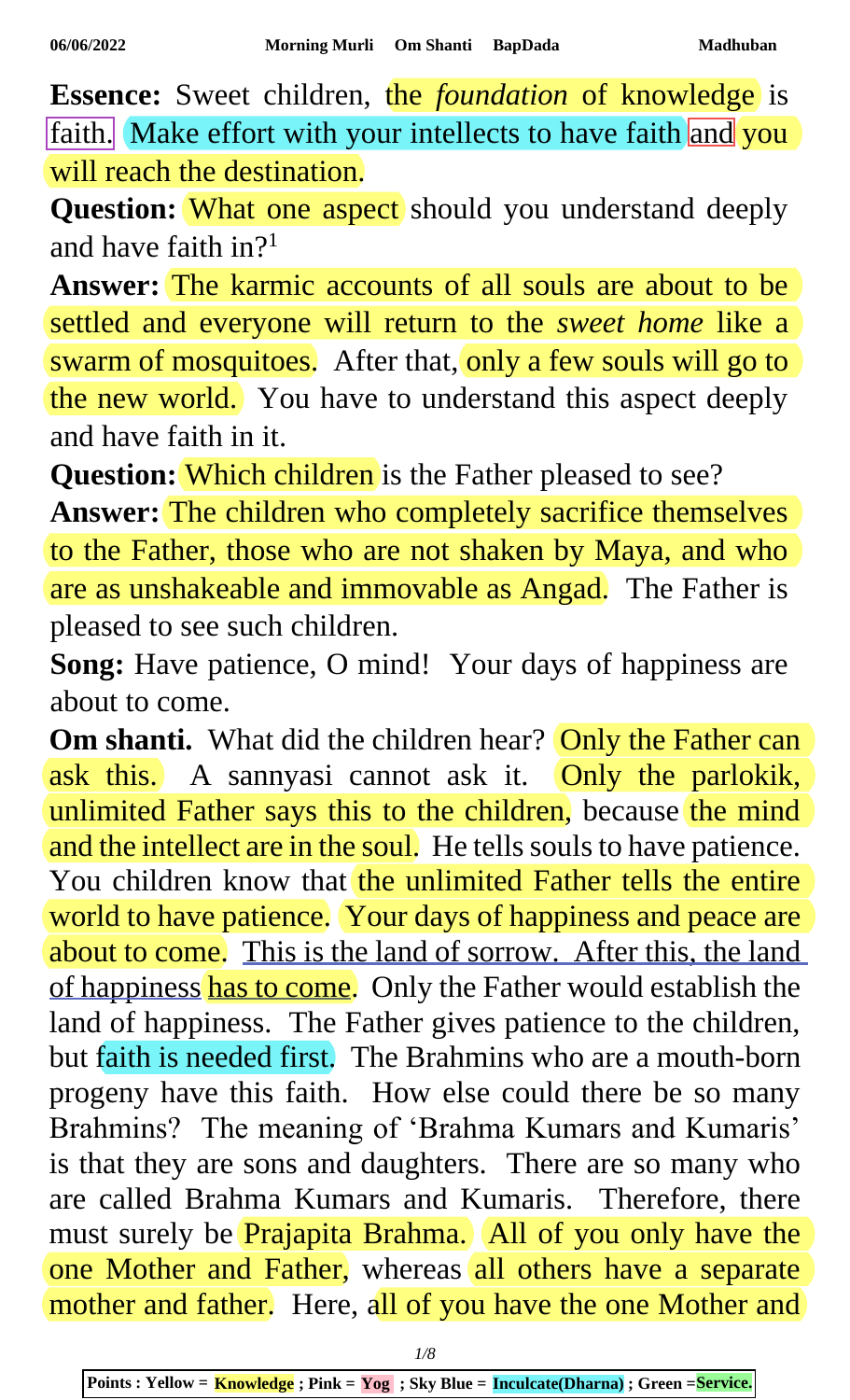Father. This is a new thing. You were not Brahmins previously, but you have become Brahmins now. Those brahmins are born through sin, whereas you are a mouth-born progeny. In every aspect, there first has to be faith in who is explaining to us. God is the one who explains. Now it is the end of the iron age and the war is just ahead. There are also the Yadavas, the residents of Europe, who *invented bombs* etc. It is remembered that missiles emerged from their stomachs and destroyed their own clan. They will definitely destroy their clan. In fact, all belong to the one clan. They keep telling one another: We will bring about destruction. This is definitely written as well. So, the Father now explains: Children, have patience! This old world will soon finish. Only when the iron age ends will there then be the golden age. Establishment definitely has to take place before then. It is also remembered that establishment takes place through Brahma and destruction takes place through Shankar. Establishment takes place first and then destruction takes place when establishment has been completed. Establishment is now taking place. This is a unique path that no one understands. No one has ever heard about it, so people think that the Brahma Kumaris are like all the rest of the paths and cults. Those poor people cannot be blamed. They brought obstacles in the same way in the previous cycle too. This is the sacrificial fire of the knowledge of Rudra. Shiva is known as Rudra. He is the One who teaches Raja Yoga, which is known as the ancient easy Raja Yoga. They do not understand the meaning of the word 'ancient'. It is an aspect of the confluence. 'Pure and impure' means the confluence age. At the beginning of the golden age there was one religion. That is the devilish community whereas you are the divine community, but it is not a question of a war, etc. That too is a mistake. How can you brothers fight? The Father sits here and explains the essence of all the Vedas and scriptures through Brahma. In reality, there are four main religions and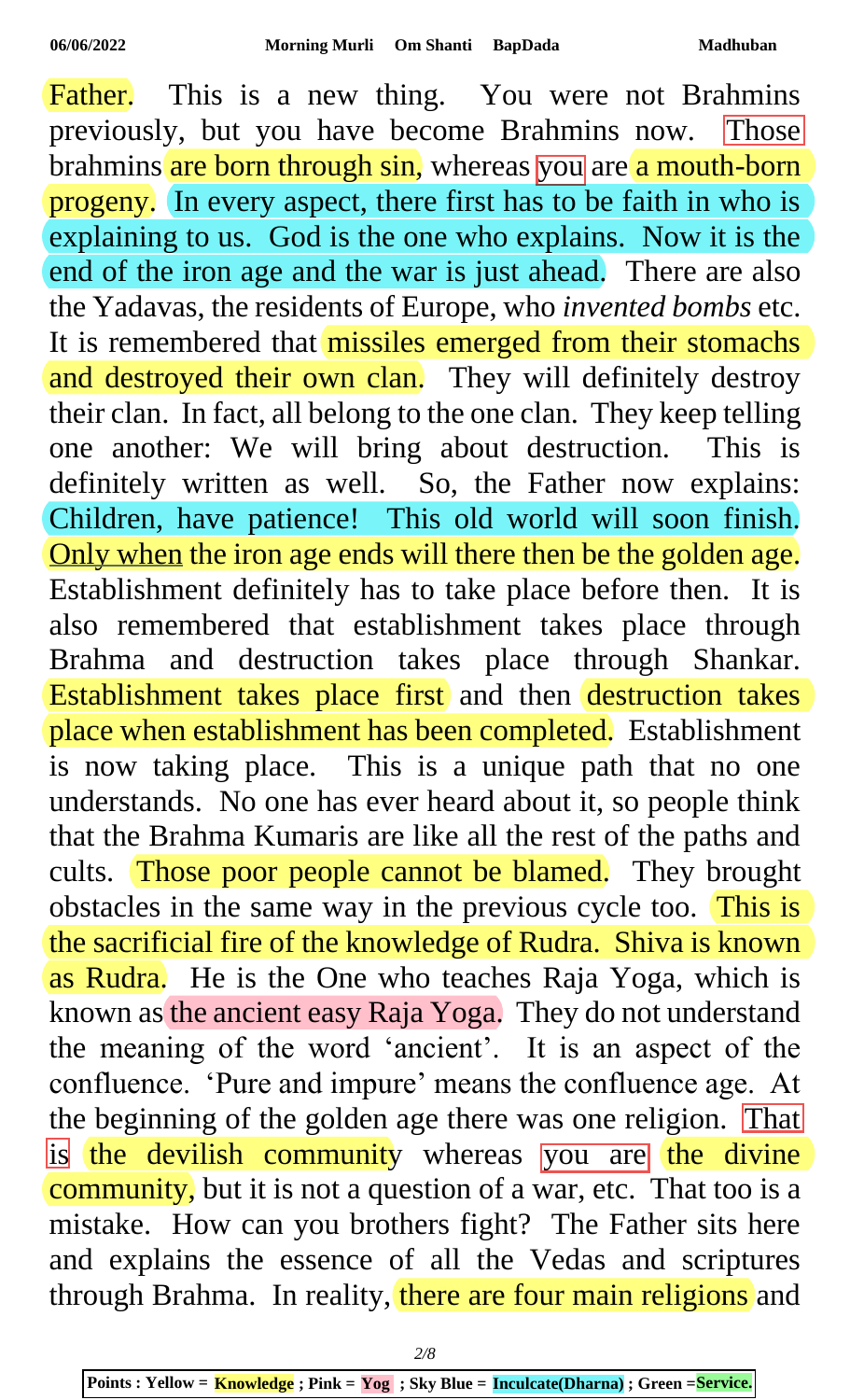four main religious scriptures. Of these, the first is the original, eternal deity religion and its scripture is the Gita, which is the jewel of all scriptures. It is the main scripture of Bharat through which the original, eternal deity religion, that is, the religions of the sun dynasty and the moon dynasty, were established. That must have been at the confluence age, which is known as the meeting, the kumbha mela. You understand that this kumbha mela is  $\alpha$  meeting between souls and the Supreme Soul. It is a beautiful and beneficial meeting. The iron age has to change into the golden age and this is why it is known as the benevolent age. When the golden age changes into the silver age and when the silver age changes into the copper age, the celestial degrees decrease; loss is taking place continually. Therefore, the One who brings benefit is needed. When there is complete loss, the Father comes to bring benefit to everyone. You must use your intellects. The Father would surely come at the confluence age to bring benefit. The Father is the One who grants salvation to everyone. Not everyone is present at the time of the copper age, nor is everyone in the golden and the silver ages. Therefore, the Father only comes at the end, when all souls have come down. The Father comes and gives you patience. You children say: Baba, there is a lot of sorrow in this old world, so take us away quickly. The Father says: No children! This *drama* is predestined. You cannot instantly change from corrupt to elevated; your intellects have to develop faith and you then make effort. It is true that liberation-in-life is received in a *second*. As soon as you become a child, it means you claim a right to the inheritance. However, the status there is still numberwise and, in order to claim a high status, you have to make effort and study. It is not that the karmateet stage will be achieved instantly, for you would then have to leave your bodies; that is not the *law*. You have to battle very well with Maya. You know the war may continue for 8, 10, or even 15 years. Your war is with Maya and the Father will stay here for as long as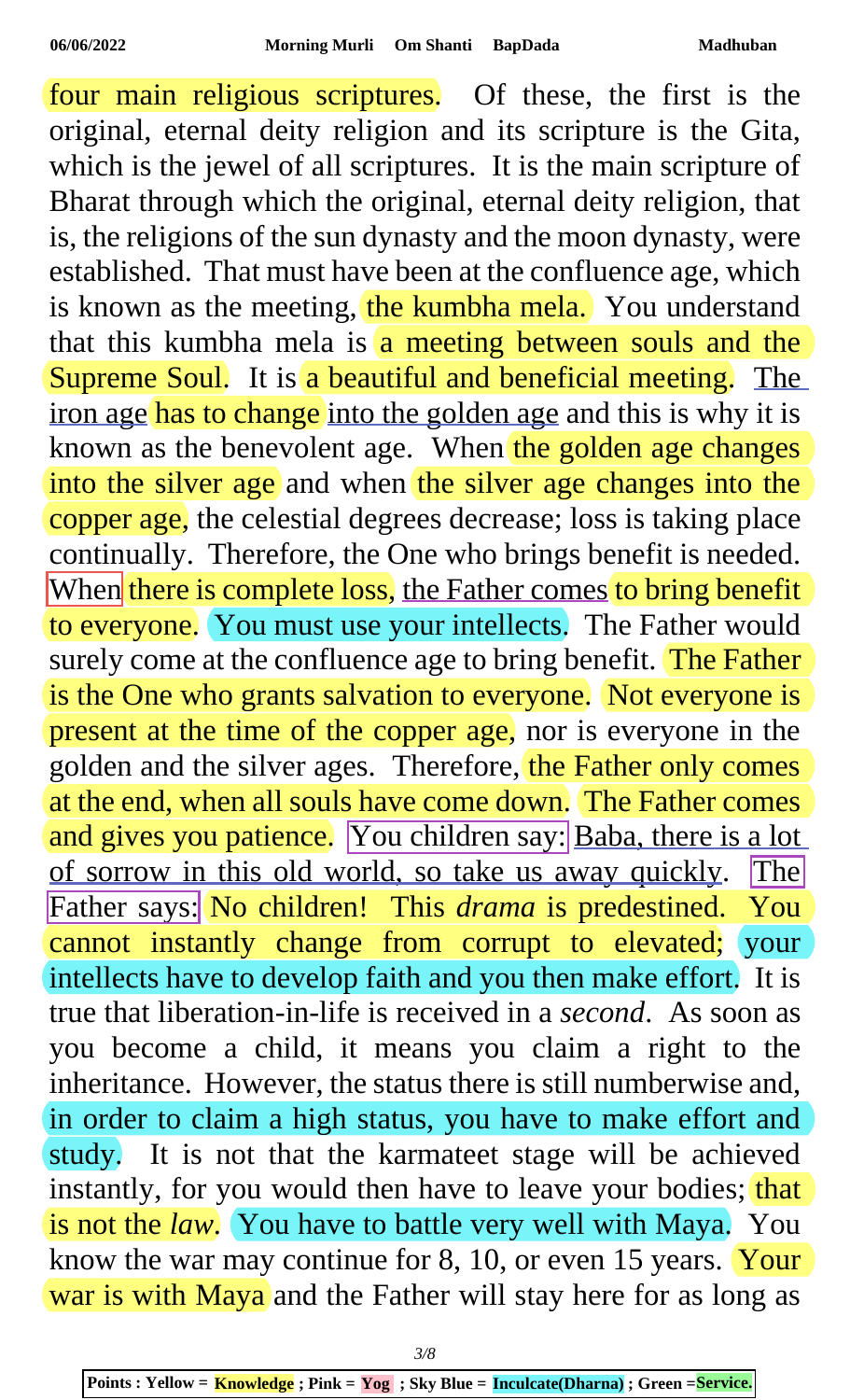your war continues. The *results* of those who conquered Maya and to what extent each one will have reached his karmateet stage will be revealed at the end. The Father says: As much as possible, remember your home, the land of peace. That is the land beyond sound. You children now have happiness in your intellects. You understand how this *drama* is created. You also understand the three worlds. This is not in anyone else's intellect. Baba has also studied many scriptures etc., but these things were not in his intellect then. He studied the Gita, etc., but it was not in his intellect that we are residents of the supreme region, the faraway land.  $\overline{It}$  is now we have come to know that our Baba, who is called the Supreme Father, the Supreme Soul, resides in the supreme region. Everyone remembers Him: O Purifier, come! No one can return home. It is like a maze: wherever people go, they come to a wall and cannot reach their destination. When they get tired, they cry out: Someone, show us the path! No matter how much they study the Vedas and scriptures, or how many pilgrimages they go on, they still do not understand where they are going. They simply say that such-and-such a person has merged into the light. The Father explains: No one is able to return home. When it is time for the play to end, all the *actors* come onto the *stage*. This is the law. They all line up in their costumes. They show their faces and then remove their costumes and run home. Later, they *repeat* those same parts. This is an unlimited play. You are now becoming soul conscious. You understand: I, the soul, will shed this body and take on the next. Everyone takes rebirth. You have adopted 84 names in 84 births. This play has now ended. Everyone has reached the state of decay. It will *repeat* once again. The *history* and *geography* of the *world* will *repeat* once again. You understand that your *parts* are now to finish and you will return home. The Father's orders are no less. The Father, the Purifier, sits here and explains: Children, I show you a very easy method. Whether sitting or moving, let your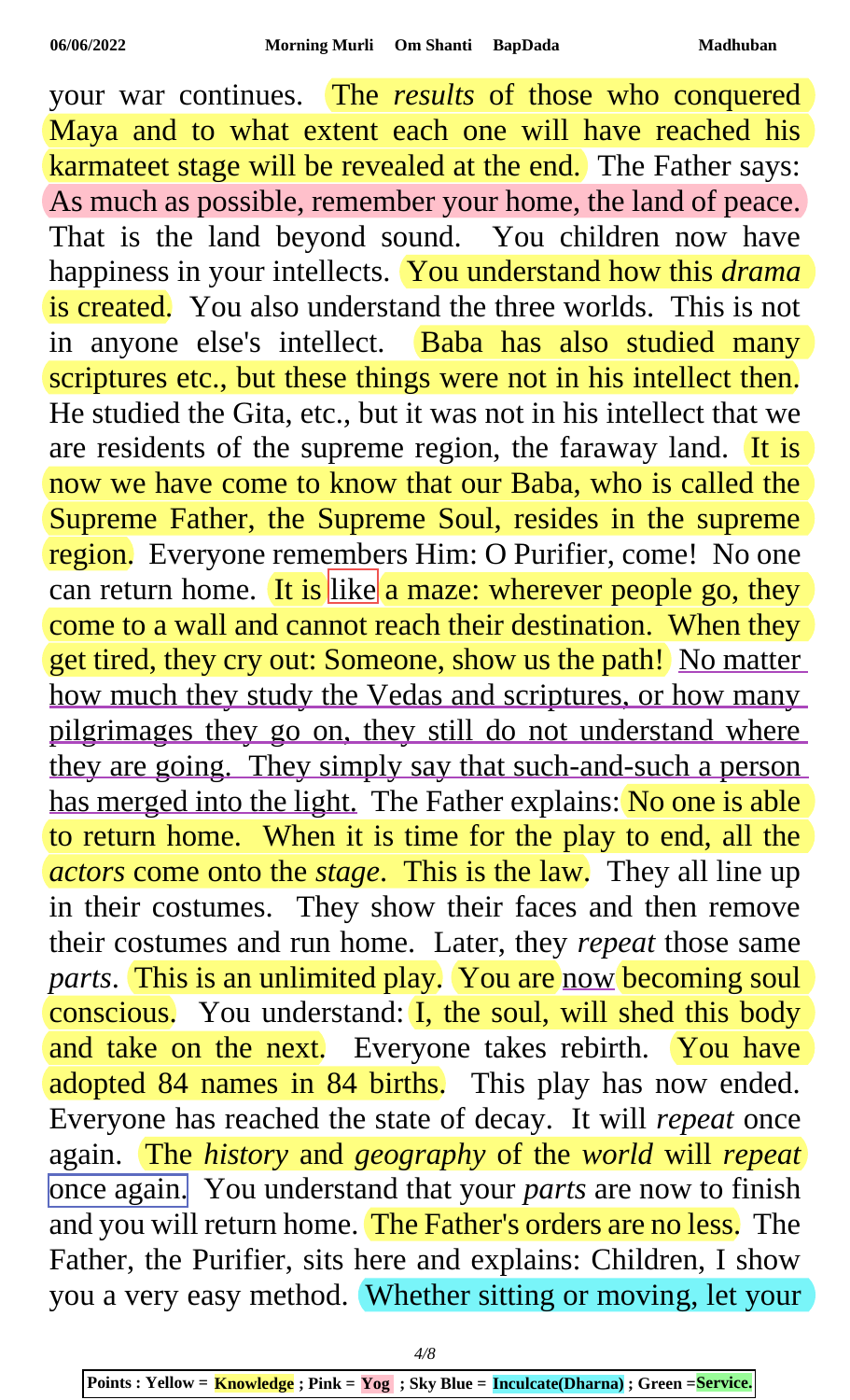hearts remain aware you are *actors* and that you have now completed your 84 births. The Father has now come to make us beautiful, to change us from humans into deities. We are making impure ones pure. We have changed from impure to pure innumerable times and will continue to do so. This *history* and *geography repeat*. Those of the deity religion will come first. The *sapling* is now being planted. We are incognito. What *ceremonies* etc. could we have? Internally, we have *knowledge* and experience happiness. Our deity religion, the leaves of the tree have now become corrupt, they have become corrupt in their religion (dharma) and actions (karma). The dharma and karma of the people of Bharat used to be elevated. Maya never made them commit sins there; that was the world of pure charitable souls, where Ravan did not exist. Their actions were neutral actions. Later, in the kingdom of Ravan, actions started to become sinful. There, there cannot be sinful actions; no one can be corrupt. You children become the masters of the world through the power of yoga and by following shrimat. No one can become a master of the world through physical power. You understand that if they were to come together, they could become the masters of the world, but that is not *part* of the *drama*. They show two cats fighting and a monkey taking the butter from between them. You have had visions of Krishna with butter in his mouth. He receives the butter of the kingdom of the world. The battle is between the Yavanas and the Kauravas. You see this happening now. If they read in the newspapers that there was great violence against someone, others would instantly go and kill someone or other. To begin with, there was only one religion in Bharat. How did the kingdoms of all those other religions come about? The *Christians* were *powerful* which is why they ruled. In fact, Ravan has now taken over the entire world. This is an incognito aspect. These things are not written in the scriptures. The Father explains: These vices are your enemies for half the cycle; you receive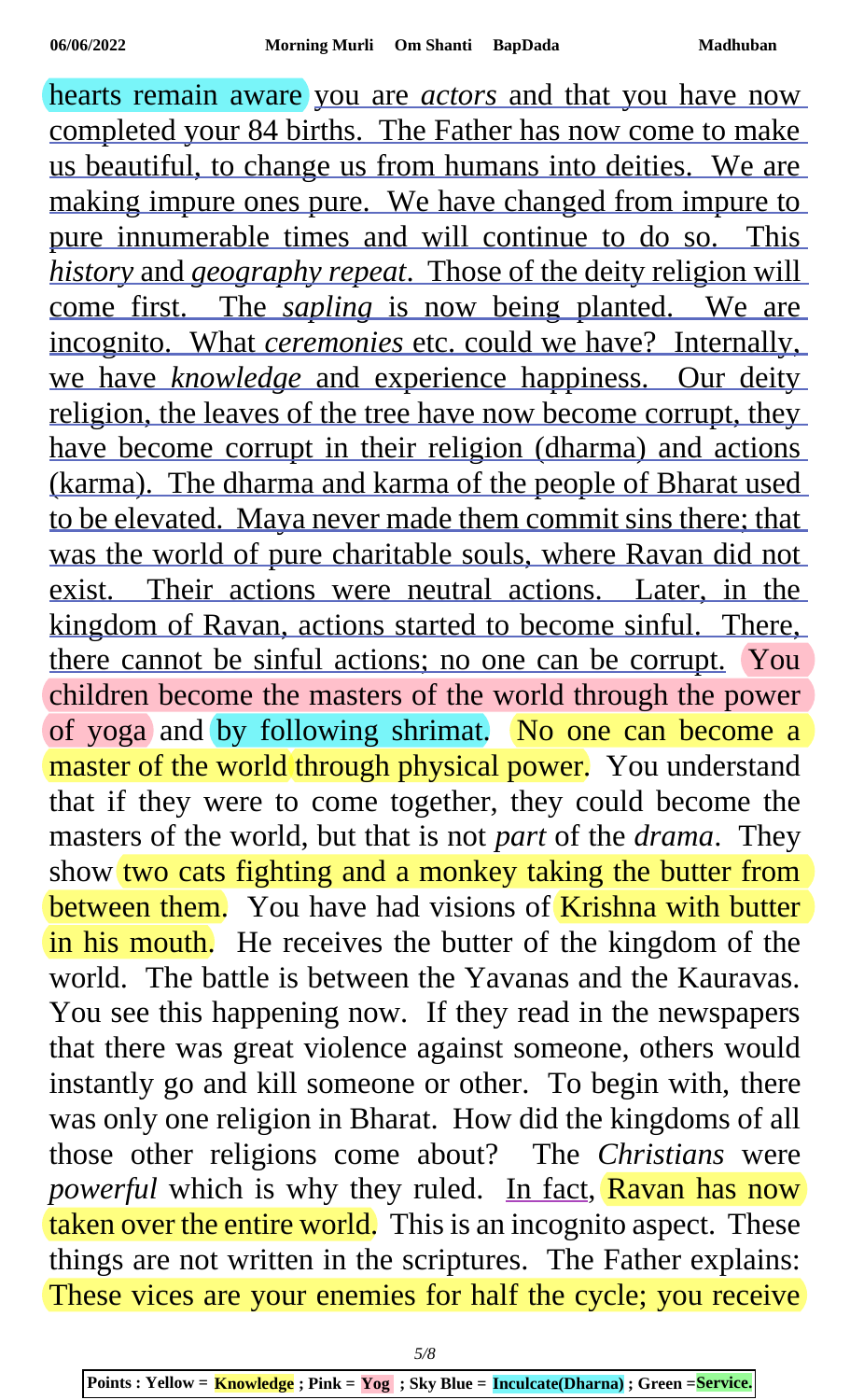sorrow from them from their beginning, through the middle to their end. This is why sannyasis also say that happiness is like the droppings of a crow. However, they do not know there is constant happiness in heaven. The people of Bharat know of this; that is why when someone dies they say he has gone to heaven. There is so much praise of heaven, and so this must definitely be a play. However, if you tell someone he is a resident of hell, it would upset him. It is such a *wonderful* thing! They say with their own lips that someone has become a resident of heaven, which means that he must have left hell. However, why do you then invoke them and feed them things of hell? Because if they are in heaven, they would have all the possessions they need! This means that you don't have faith. Some children have seen what there is in heaven. Look at the things people do in hell! A son would not hesitate to kill his father. If a wife falls in love with someone else, she would not hesitate to kill her husband. On the one hand, there is a song they sing about Bharat that goes: "What has happened to today's people?" Then, on the other hand, they also sing: "Our Bharat is the best, like gold". Bharat was the best, but it is not that now; it is now poverty-stricken; there is no *safety*. We belonged to the devilish community and Baba is now inspiring us to make effort to belong to the Godly community. This is not a new thing. At the confluence of every cycle, we once again claim our inheritance. The Father comes in order to give you the inheritance, but Maya curses you. She is so powerful! The Father says: Maya, you are so powerful! You make good ones fall. In that army, they are not afraid of dying or killing. Even though they may be injured, they return to the battlefield; theirs is a *professional* business. They even receive a prize. You take power from Shiv Baba and conquer Maya. The Father is also the *Barrister* because He frees you from Maya. You are the Shiv Shakti Army. The mothers are kept ahead: "Salutations to the mothers". Who said this? The Father said this because you surrender to the Father. Baba is happy when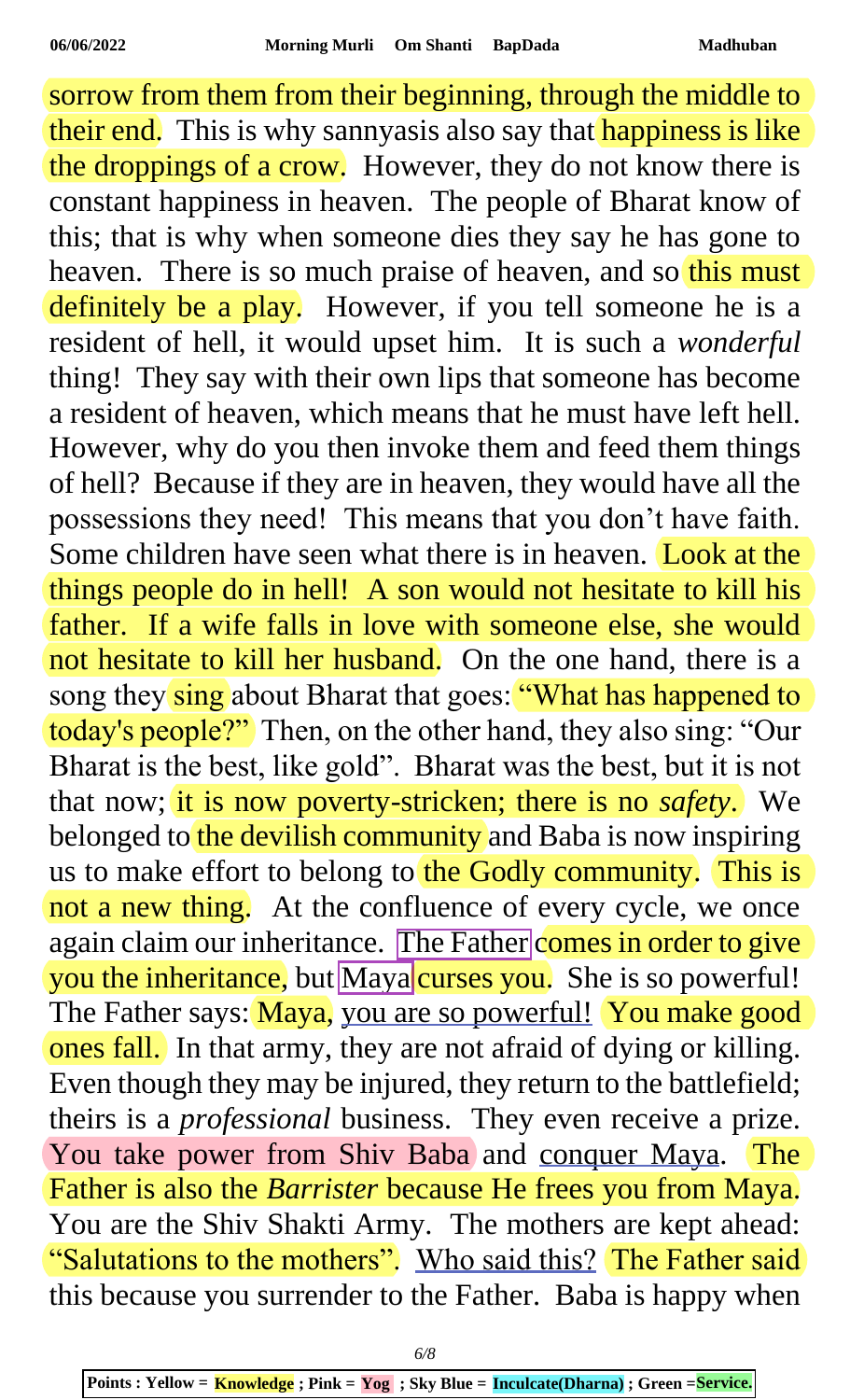someone is very firm and doesn't shake. There is the example of Angad: Ravan could not shake him. This applies to this final period and that stage will be reached by the end. At that time, you will experience a lot of happiness. Until destruction takes place, until the earth becomes pure, the deities cannot come here. The haystack will definitely be set ablaze. All souls now have to settle their karmic accounts and return to the *sweet home* like swarms of mosquitoes. Millions of mosquitoes die. This is why it is said that Ravan goes when Rama goes. Everyone has to return home and you will then go to the new world. There will be very few at that time. These are matters that have to be understood and you must have faith in them. Only Baba can give you this *knowledge*. Achcha.

To the sweetest beloved, long-lost and now-found children, love remembrance and *good morning* from the Mother, the Father, BapDada. The spiritual Father says namaste to the spiritual children.

## **Essence for dharna:**

- 1. Whether sitting or moving, consider yourself to be an *actor*. Let your heart remember that you have now completed your *part* of 84 births and have to return home. Be soul conscious.
- 2. Your intellect must have faith and you have to make effort to change from a thorn into a flower. Be victorious in your battle with Maya and become karmateet. Remember your home as much as possible.

## **Blessing: May you be as loving and detached as the Father and make every task** *light* **with your stage of lightness.**

To experience your three subtle powers of the mind, intellect and sanskars to be *light* is to be as detached and loving as the Father. According to the time, the external atmosphere is